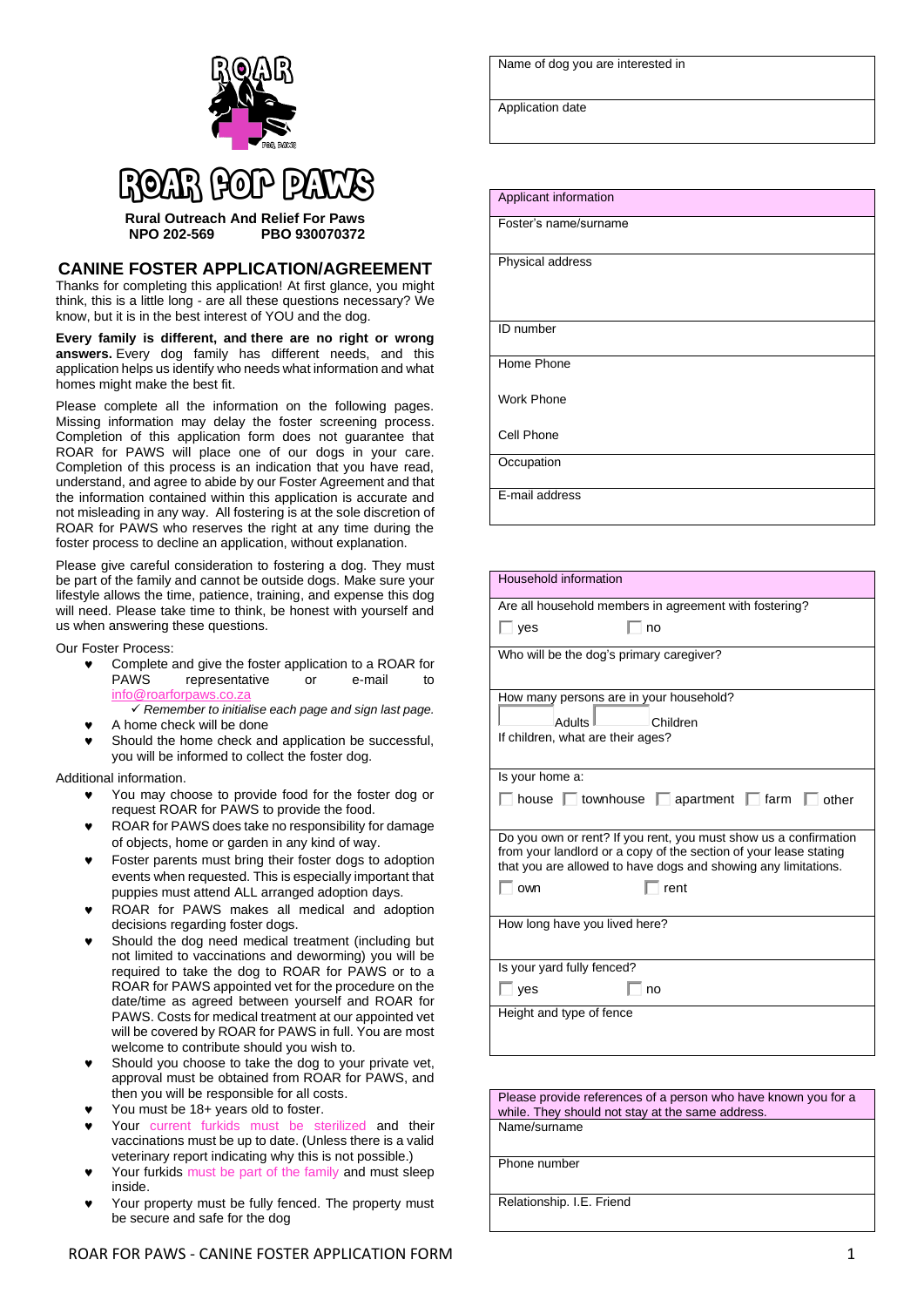| Current animal information                                |                                                           |
|-----------------------------------------------------------|-----------------------------------------------------------|
| How many animals do you have?                             |                                                           |
| Furkid 1                                                  | Furkid 2                                                  |
| Name                                                      | Name                                                      |
| <b>Breed/Species</b>                                      | <b>Breed/Species</b>                                      |
| $\Box$ Male $\Box$ Female                                 | $\Box$ Male $\Box$ Female                                 |
| Age                                                       | Age                                                       |
| Vaccinated/deworming up to<br>date?                       | Vaccinated/deworming up to<br>date?                       |
| $\Box$ yes<br>$\Box$ no                                   | $\Box$ yes<br>$\Box$ no                                   |
| Sterilized<br>$\Box$ yes $\Box$ no                        | Sterilized<br>$\Box$ yes $\Box$ no                        |
| Is this animal still alive? If no,                        | Is this animal still alive? If no,                        |
| how did he/she die?                                       | how did he/she die?                                       |
| $\Box$ yes<br>$\Box$ no                                   | $\Box$ yes<br>$\Box$ no                                   |
| Additional information                                    | Additional information                                    |
|                                                           |                                                           |
|                                                           |                                                           |
|                                                           |                                                           |
|                                                           |                                                           |
| Furkid 3                                                  | Furkid 4                                                  |
| Name                                                      | Name                                                      |
| <b>Breed/Species</b>                                      | <b>Breed/Species</b>                                      |
| $\Box$ Male $\Box$ Female                                 | $\Box$ Male $\Box$ Female                                 |
| Age                                                       | Age                                                       |
| Vaccinated/deworming up to<br>date?                       | Vaccinated/deworming up to<br>date?                       |
| $\Box$ yes $\Box$ no                                      | $\Box$ yes $\Box$ no                                      |
| Sterilized                                                | Sterilized                                                |
| $\Box$ yes $\Box$ no                                      | $\Box$ yes $\Box$ no                                      |
| Is this animal still alive? If no,<br>how did he/she die? | Is this animal still alive? If no,<br>how did he/she die? |
| $\Box$ yes $\Box$ no                                      | $\Box$ yes<br>$\Box$ no                                   |
|                                                           |                                                           |
| Additional information                                    | Additional information                                    |
|                                                           |                                                           |
|                                                           |                                                           |
|                                                           |                                                           |
|                                                           |                                                           |
|                                                           |                                                           |
|                                                           |                                                           |

| Why do you want to foster?                                                            |
|---------------------------------------------------------------------------------------|
|                                                                                       |
|                                                                                       |
|                                                                                       |
|                                                                                       |
| Where will the new dog sleep at night?                                                |
|                                                                                       |
|                                                                                       |
| Where will the new dog stay when nobody is home?                                      |
|                                                                                       |
|                                                                                       |
| How many hours will the dog be alone during the day?                                  |
|                                                                                       |
|                                                                                       |
| What happens when you go on holiday?                                                  |
|                                                                                       |
|                                                                                       |
| Do you require ROAR for PAWS to provide food for the foster                           |
| dog?                                                                                  |
| $\Box$ yes $\Box$ no                                                                  |
|                                                                                       |
| If you will be providing the food, which brand will you feed?                         |
|                                                                                       |
|                                                                                       |
| Have you ever given up/rehomed your dog previously? If so, why,                       |
| and where did he/she go?<br>$\Box$ no<br>$\Box$ yes                                   |
|                                                                                       |
|                                                                                       |
| Have you ever had an animal lost or stolen?                                           |
| $\Box$ yes<br>no                                                                      |
|                                                                                       |
| Are you willing to work through the new dog's issues, if any?                         |
| $\Box$ no<br>$\Box$ yes                                                               |
|                                                                                       |
| Do you plan to take an obedience/training class with the dog?                         |
| $\Box$ yes<br>∣ ⊓no                                                                   |
|                                                                                       |
| What will you do if the dog chews furniture or shows other<br>destructive behaviours? |
|                                                                                       |
|                                                                                       |
|                                                                                       |
|                                                                                       |
| Are you planning to move soon?                                                        |
| $\Box$ yes<br>$\Box$ no                                                               |
| If yes, what will happen to your animals?                                             |
|                                                                                       |
| What period of time are you able to foster this dog?                                  |
|                                                                                       |
|                                                                                       |